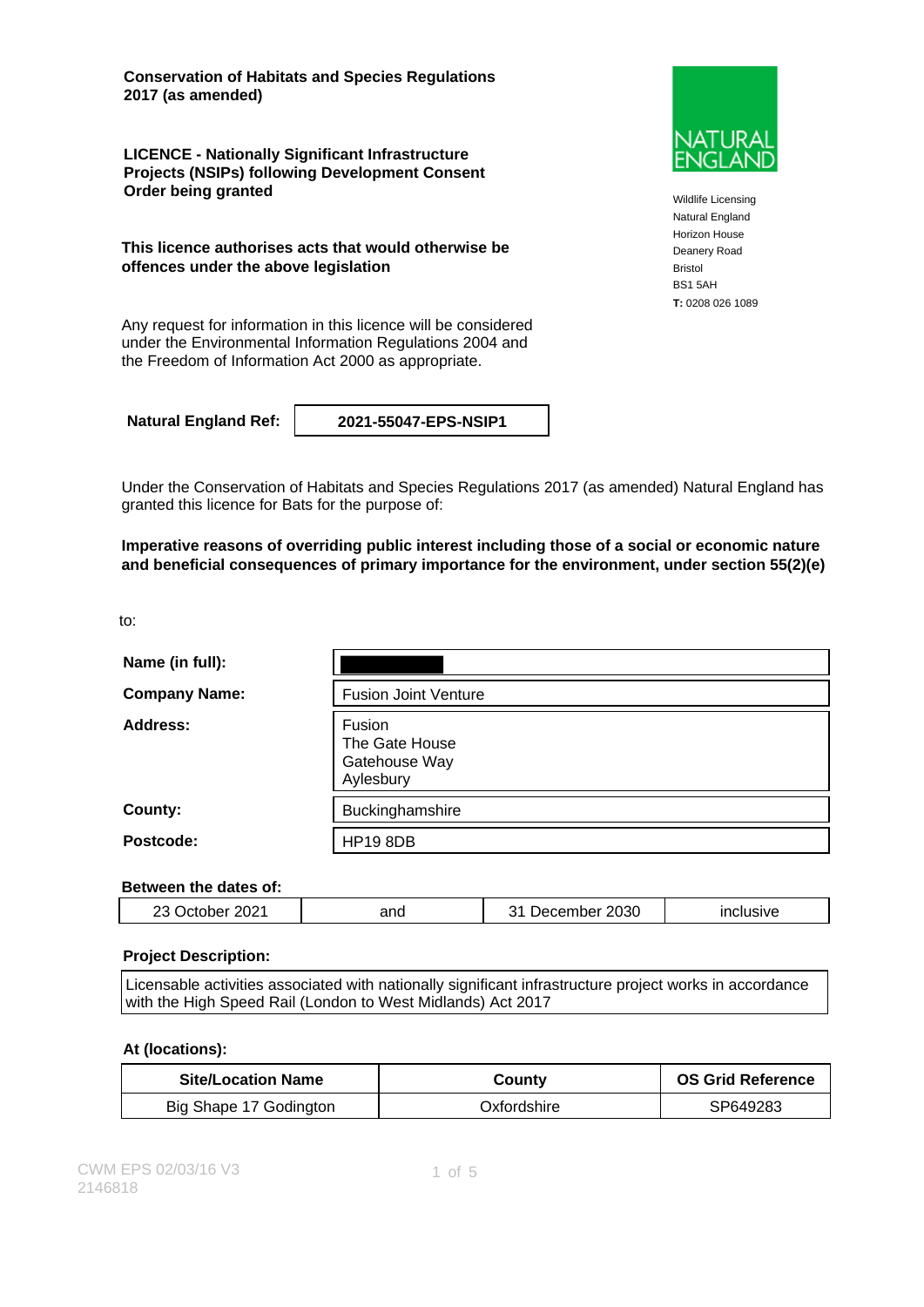### **For the following Species; activities and methods:**

| <b>Species Common Name</b><br>(Taxonomic Name)    | <b>Activity</b>                                       | <b>Method</b>                                                                                                                                                                                        |
|---------------------------------------------------|-------------------------------------------------------|------------------------------------------------------------------------------------------------------------------------------------------------------------------------------------------------------|
| <b>Barbastelle</b><br>(Barbastella barbastellus)  | Capture; Destroy resting<br>place; Disturb; Transport | By endoscope; By hand; Destructive<br>search by soft demolition; Disturbance by<br>illumination; Disturbance by noise or<br>vibration; Permanent exclusion;<br>Temporary obstruction of roost access |
| Common pipistrelle<br>(Pipistrellus pipistrellus) | Capture: Destroy resting<br>place; Disturb; Transport | By endoscope; By hand; Destructive<br>search by soft demolition; Disturbance by<br>illumination; Disturbance by noise or<br>vibration; Permanent exclusion;<br>Temporary obstruction of roost access |
| Soprano pipistrelle<br>(Pipistrellus pygmaeus)    | Capture; Destroy resting<br>place; Disturb; Transport | By endoscope; By hand; Destructive<br>search by soft demolition; Disturbance by<br>illumination; Disturbance by noise or<br>vibration; Permanent exclusion;<br>Temporary obstruction of roost access |

### **For the following licensable activities and maximum numbers:**

| <b>Licensable Activity</b> | <b>Permitted Species</b><br><b>Common Name</b> | <b>Maximum Number</b>                   |
|----------------------------|------------------------------------------------|-----------------------------------------|
| Capture                    | <b>Barbastelle</b>                             | Not Specified                           |
|                            | Common pipistrelle                             | 3                                       |
|                            | Soprano pipistrelle                            | 3                                       |
| Destroy resting place      | <b>Barbastelle</b>                             | See Additional Condition for<br>details |
|                            | Common pipistrelle                             | See Additional Condition for<br>details |
|                            | Soprano pipistrelle                            | See Additional Condition for<br>details |
| <b>Disturb</b>             | <b>Barbastelle</b>                             | Not Specified                           |
|                            | Common pipistrelle                             | Not Specified                           |
|                            | Soprano pipistrelle                            | Not Specified                           |
| Transport                  | <b>Barbastelle</b>                             | Not Specified                           |
|                            | Common pipistrelle                             | 3                                       |
|                            | Soprano pipistrelle                            | 3                                       |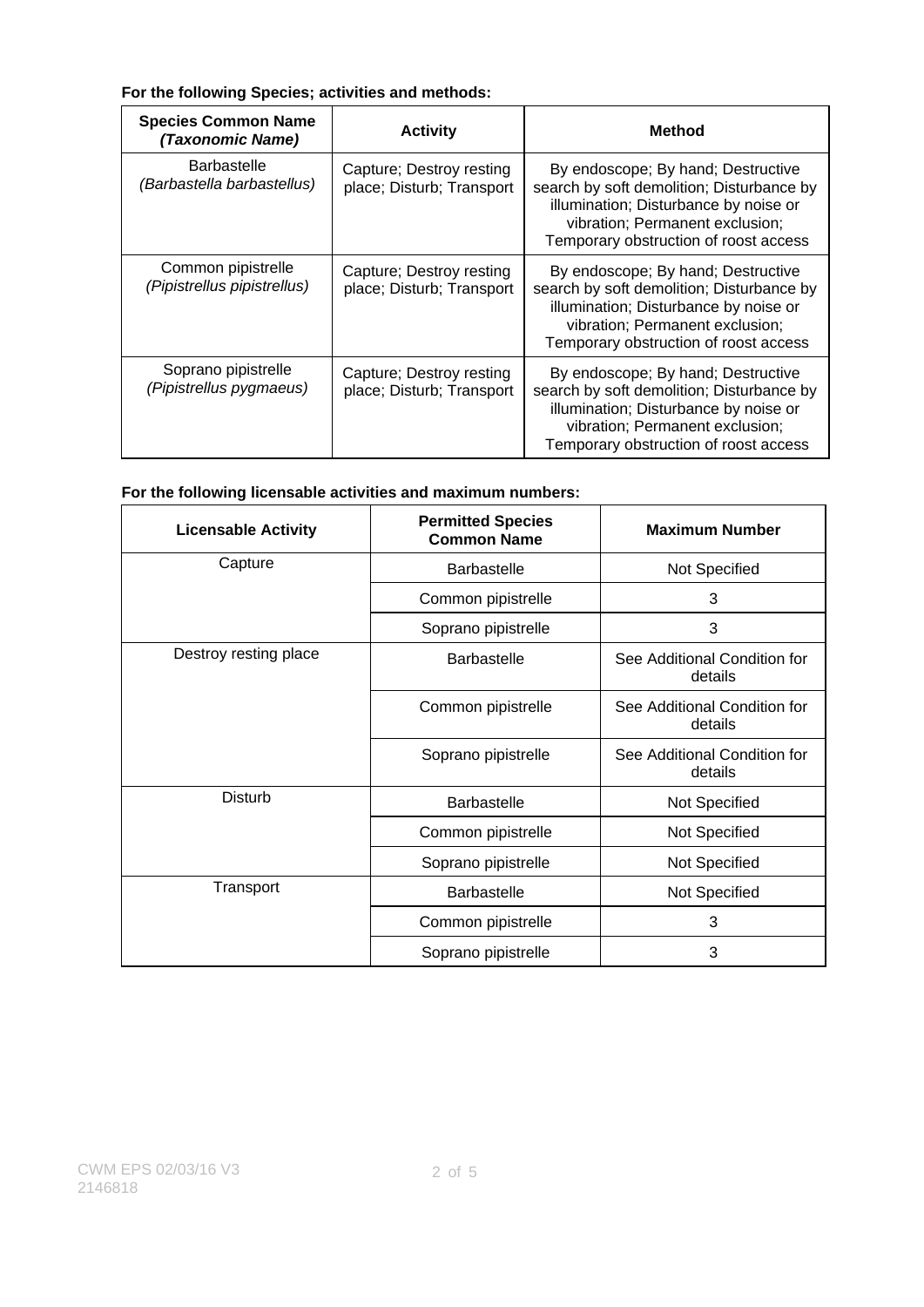# **PLEASE NOTE**

The maximum number(s) stated in the above table refers to the maximum number of individuals of the stated species that can be captured or transported under the terms of this licence and the maximum number/s of resting places or breeding sites that can be damaged or destroyed under this licence (if applicable). Maximum numbers cannot be specified and do not apply to disturbance activities. Where applicable, please also refer to the special conditions outlined in your licence Annex for further details on how this/these maximum number(s) applies/apply to the activities permitted under your licence.

**This licence is granted subject to the licensee, including servants and named agents, adhering to the conditions and notes specified below and to the activities agreed in the Method Statement, or Annex and Work Schedule, between the licensee and Natural England. The Method Statement, or Annex, for the mitigation scheme is appended to this licence. The following person is authorised to act on behalf of the licensee:**

| <b>Consultant Name:</b> |                                                                                                                                                                                                                                                  |  |  |
|-------------------------|--------------------------------------------------------------------------------------------------------------------------------------------------------------------------------------------------------------------------------------------------|--|--|
|                         | Windrush Ecology Limited, The Isis Innovation Centre<br>Howbery Park<br><b>Benson Lane</b><br>Wallingford                                                                                                                                        |  |  |
| County:                 | Oxfordshire                                                                                                                                                                                                                                      |  |  |
| Postcode:               | <b>OX10 8BA</b>                                                                                                                                                                                                                                  |  |  |
| Signature:              | Date:<br>23 October 2021<br>(for and on behalf of Natural England)                                                                                                                                                                               |  |  |
|                         | <b>WARNING</b>                                                                                                                                                                                                                                   |  |  |
| legislation;            | This licence authorises acts that would otherwise be offences under the<br><b>Conservation of Habitats and Species Regulations 2017 (as amended). Any</b><br>departure from the conditions relating to this licence may be an offence under that |  |  |
|                         | This licence conveys no authority for actions prohibited by any other legislation;                                                                                                                                                               |  |  |
|                         | TILLE Province a contra constit Plant a constant anti-constitution in Machinet Frantisch in Locality of the                                                                                                                                      |  |  |

- **This licence can be modified or revoked at any time by Natural England, but this will not be done unless there are good reasons for doing so. The licence is likely to be revoked immediately if it is discovered that false information had been provided which resulted in the issue of the licence.**
- **Bodies corporate and their directors/secretaries are liable for offences under the Conservation of Habitats and Species Regulations 2017 (as amended).**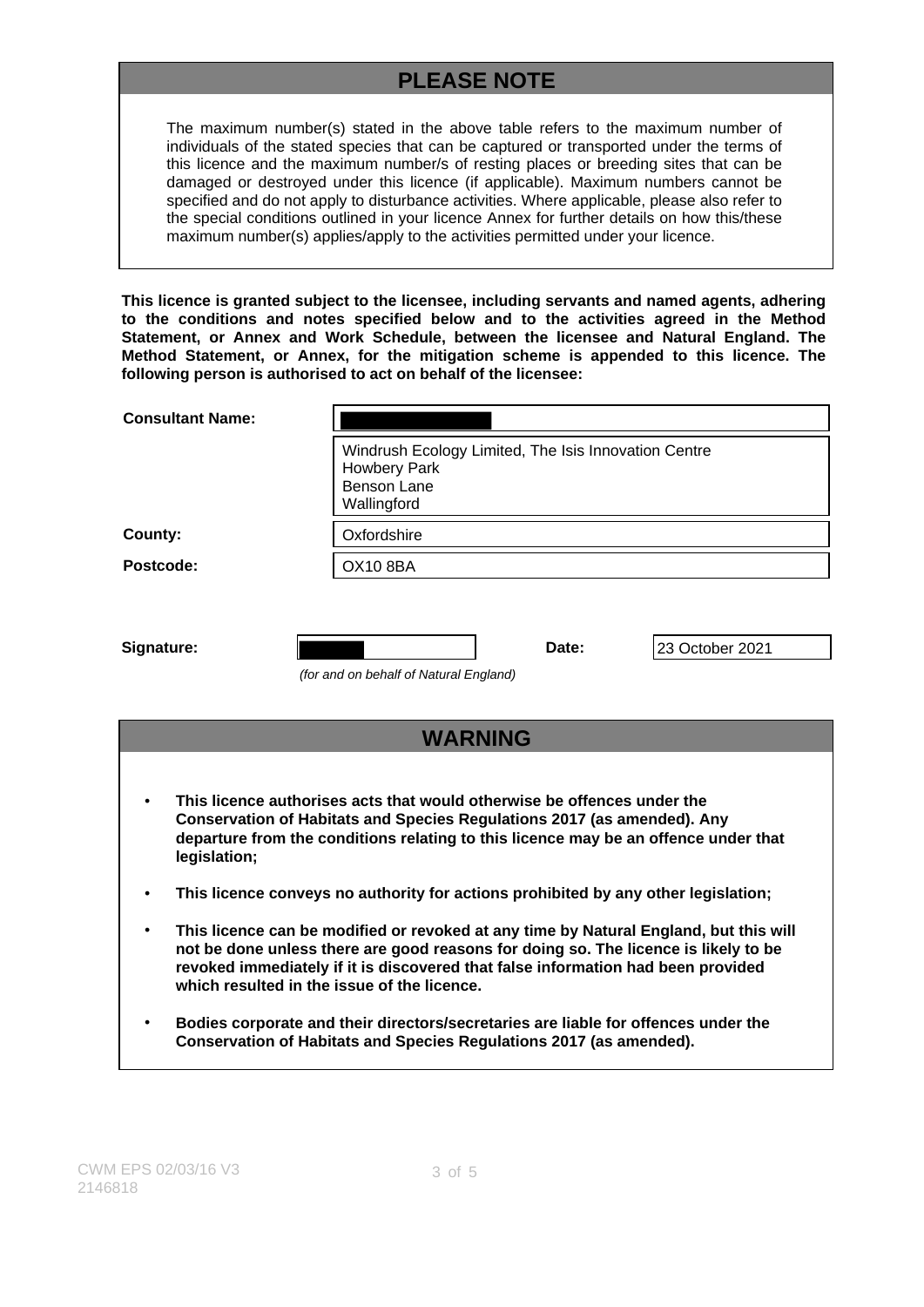## **LICENCE CONDITIONS**

- 1. The licensee is responsible for ensuring that operations comply with all terms and conditions of the licence.
- 2. While engaged in the activities to which this licence applies the licensee shall make a copy of the licence (including any Annex and Work Schedule if applicable) available for inspection on each site where the activities are taking place and shall produce it on demand to any constable or an officer of Natural England.
- 3. No agent of the licensee shall carry out any of the activities to which this licence (including any Annex and Work Schedule if applicable) applies unless authorised in writing by the licensee, appointing them the licensee's agent. The agent shall make a copy of the authorisation available for and shall produce it on demand to any constable or officer of Natural England.
- 4. The licensee must submit a written report of actions taken under the licence (including any Annex and Work Schedule if applicable), even if no action is taken, and send it to the Natural England officer at the address shown at the top of the report form, to arrive not later than 14 days (two weeks) after the expiry of the licence. Failure to make reports may result in the licence being revoked and/or the refusal to grant subsequent licences. Please note some licences may have additional reporting requirements specified in an attached Annex.
- 5. It is a condition of the licence (including any Annex and Work Schedule if applicable) that any post development monitoring data (e.g. survey data and habitat assessment) including nil returns are submitted to Natural England to arrive no later than 14 days (two weeks) after the expiry of the licence or as specified in any Annex. Post development survey data (except nil returns) must also be sent to the relevant Local Biological Records centre within this time period.
- 6. A person authorised by the licensee shall provide him/her with such information as is within his/ her knowledge and is necessary for the report, which the licensee is required to make to Natural England.
- 7. The licensee shall permit an officer of Natural England, accompanied by such persons as he/ she considers necessary for the purpose, on production of his/her identification on demand, reasonable access to the site for monitoring purposes and to be present during any operations carried out under the authority of this licence for the purpose of ascertaining whether the conditions of this licence are being, or have been, complied with. The licensee shall give all reasonable assistance to an officer of Natural England and any persons accompanying him/her.
- 8. The licensee, including servants and named agents, must adhere to the activities; the licensable methods; the numbers per species (if relevant) and the timescales agreed between the Licensee and Natural England in the Method Statement or, if applicable, in the Annex and Work Schedule attached to the licence.
- 9. All activities authorised by this licence, and all equipment used in connection herewith shall be carried out, constructed and maintained (as the case may be) so as to avoid cruelty, unnecessary injury or distress to any species covered by this licence.
- 10. Methods used in connection with the execution of this licence must comply with the relevant published mitigation guidelines, unless otherwise agreed with Natural England.
- 11. Good practice and reasonable avoidance measures must be followed at all times.